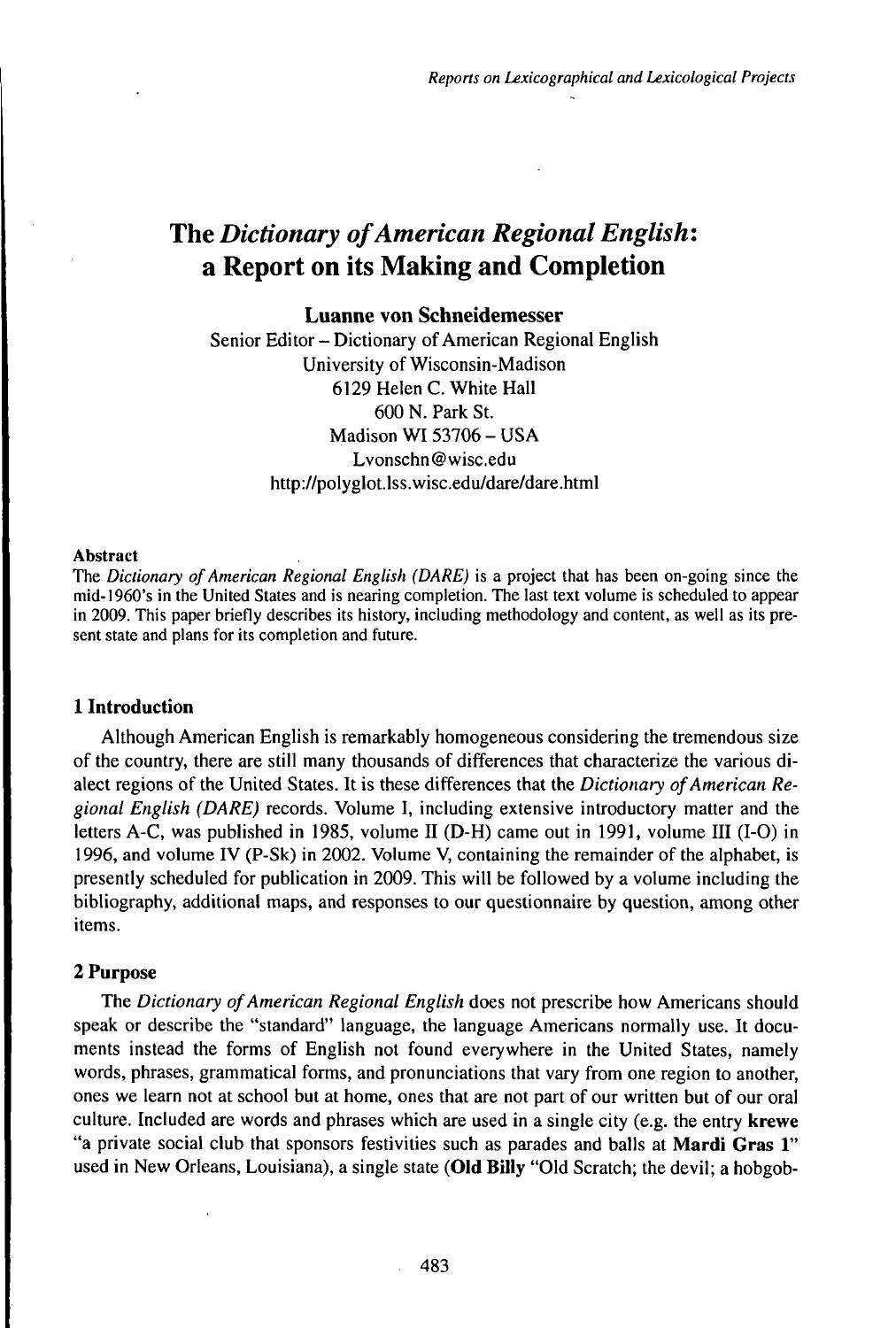lin" used in Kentucky), or regions of a few, several, or many states **(gesundheit** "used as an expression of good will toward one who has sneezed" which *DARE* labels as **widespread, but chiefly North, North Midland, West; oil** with its pronunciation of  $|o(r)|$  in the Midlands). We also include terms which are folk usage or folk speech but do not show regionality **(beat the Dutch** "to be surprising or astonishing; to be exasperating;" **kite** "to move or go quickly or energetically; to hurry").

# **3 Beginnings and Development**

TheAmerican Dialect Society was founded in 1889, a main raison d'être being to create a dialect dictionary of English as spoken in the United States, what Joseph Wright was doing for England at the time with his *English Dialect Dictionary.* Word lists were collected and published by the ADS but not much else was done for many years. In the late 1940's, Professor Frederic Cassidy carried out a pilot project in Wisconsin, testing a questionnaire which he had compiled from all of the published word lists, and after some fine-tuning he published his results in an ADS journal in 1953. In 1962 he somewhat impatiently read a paper at the annual meeting, entitiled "The ADS Dictionary - How Soon?" (Cassidy 1963). He was soon after that given the position of editor-in-chief of the dictionary.

Work began on the project. Between 1965 and 1970 a group of 80 fieldworkers, graduate students and a few professors, were sent to selected communities to interview people who had lived there their entire lives. They concentrated on finding older people to interview in order to capture older or old-fashioned words which might be disappearing from the language, but they also interviewed younger informants, so we could analyze our findings by age groups, as well as by gender, race, community size, amount of formal education, and of course by region, thus demonstrating the state of our language during this time period and how our language has changed and is continuing to change. (Overall, 66% of *DARE* informants were 60 years of age or older;  $24\%$  were aged  $40-59$ ; and  $10\%$  were 18-39.) The questionnaire with its set questions, well over 1600 of them, covered many areas of life, such as transportation, weather, relationships, fishing and hunting, health and disease, mental actions, wildflowers and weeds, and entertainments and celebrations. One thousand and two questionnaires were completed with the help of 2,777 informants, their responses forming what came to be known in-house as the Data Summary. A mainframe computer was used to allow us access to the responses, both alphabetically and with the help of a mapping program. Figure <sup>1</sup> below shows the stylized map used by *DARE;* when all locations where questionnaires were completed are indicated, almost all space is filled with dots. The states retain their relative positions (although not their sizes) to each other, with Hawaii and Alaska being tacked on to the West Coast, lower left and upper left respectively. There were at least two questionnaires completed in each state, but over eighty were completed in, for example, New York; the number depended on population (based on the 1960 census) and the settlement history of the states. Such maps are contained within the columns of dictionary text to demonstrate the regionality of certain entries, as exemplified in Figure 2 below **(Adam's housecat).**

While the interviewing was proceeding, at the offices at the University of Wisconsin-Madison regional novels, diaries, donated unpublished collections, materials of the ADS and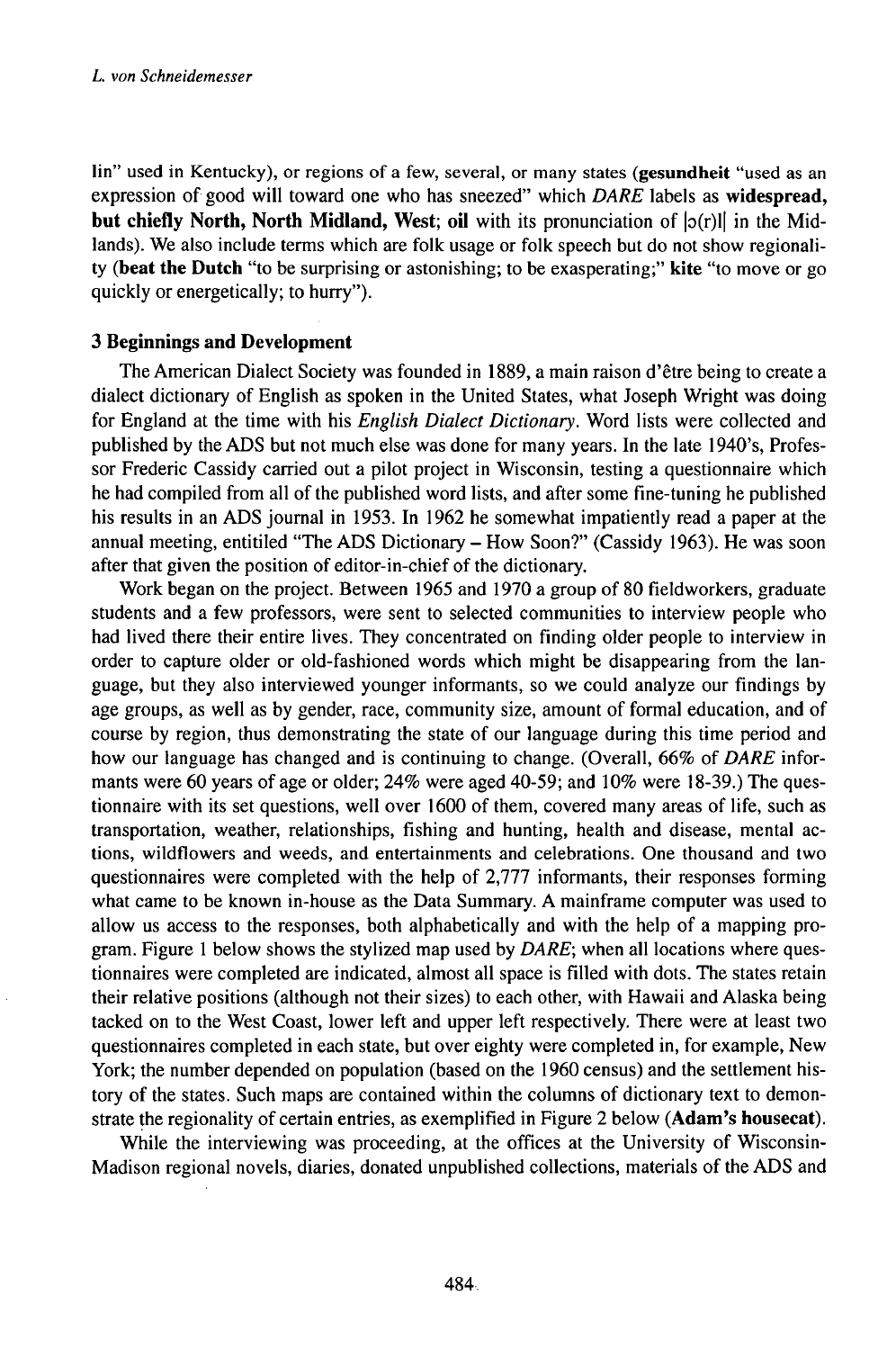Linguistic Atlas projects, and newspapers and audiotapes sent back by the fieldworkers were being read and listened to to create a database of words and phrases to augment the findings of the questionnaires. The Main File was the result, an alphabetical listing of these terms with their sources, written in Fielddata; this is the second part of the foundation of the *Dictionary.* More can be found on the methodology of the *DARE* project and its computer use through the 1980's, from mainframes to personal computers, in von Schneidemesser (1988, 1990). What has been described here is very brief.



Reprinted by permission of the publisher from DICTIONARY OF AMERICANREGIONAL ENGLISH: VOLUME I-A-C, edited by Frederic G. Cassidy, Cambridge, Mass.: The Belknap Press of Harvard University Press. Copyright © 1985 by the President and Fellows of Harvard College.

Figure 1. The DARE map of the United States with a conventional map for comparison

This two-fold foundation is whàt gives *DARE* its reputation of providing not only a synchronic look at the language, a snapshot of American English as it was used throughout the United States in the late 1960's, but also a diachronic look, in its role as a historical dictionary. The history of each word or phrase entered in *DARE* is provided by inclusion of the earliest known citation of its use and further citations down to the present day or as late as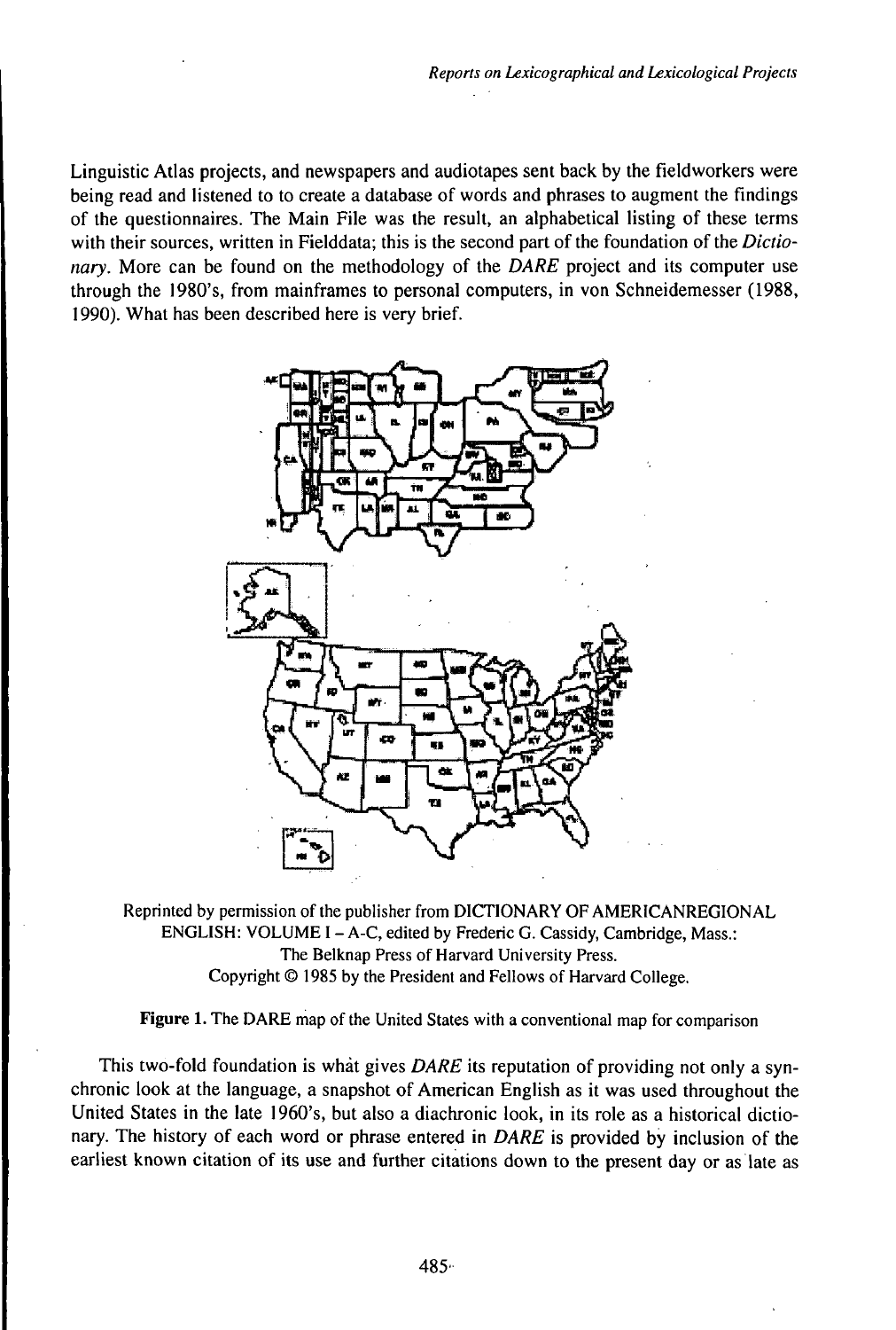### L. von Schneidemesser

usage can be found. Enough citations are included to insure representation of a term's regional usage and its variant forms as well. Every citation taken from a written source is checked for accuracy in the original source; if this is not possible attribution is added indicating the secondary source from which we obtained the citation. See the entry line tree, Figure 3, citation 1832 for an example: this citation is attributed to the Dictionary of American Eng*lish*, since we were not able to verify its accuracy.

#### demis houseest a Also ~ car. ~ house eblefiy S Ad. Guif States See Map ≡Adam's af&ax 1.

1901 00 1213 eAL, wGA, Adam's Generics.... "He wouldn't "He wouldn't mow was more consequent."<br>
Non-20 Mark Schen (2003-20 Mark Schen Gall String, Addin's Boundary Schen Land, Calif String, Addin's Boundary Schen Addin's Boundary Schen Adding the California Consequent (On the California) a



Reprinted by permission of the publisher from DICTIONARY OF AMERICANREGIONAL ENGLISH: VOLUME I - A-C, edited by Frederic G. Cassidy,p. 11, Cambridge, Mass.: The Belknap Press of Harvard University Press. Copyright © 1985 by the President and Fellows of Harvard College.

Figure 2. Entry Adam's housecat

As a demonstration of a simple DARE entry with a map, consider Figure 2. As mentioned, DARE maps are contained within the columns of dictionary text. At the time of Volume I publication (1985), the only evidence other than from the DARE questionnaires for Adam's housecat was a citation from the American Dialect Society's Dialect Notes, from a collected word list, mentioned earlier. Only the responses from the DARE questionnaires are shown on the map; while other citation material is contained in the entry, it is never included on maps. And many entries do not contain questionnaire responses (see line tree, Figure 3, below); the 1600-plus questions in the questionnaire do not begin to cover the whole of our language. In the first volume, of 13,978 headwords and senses, 5,770 of 40,452 citations, or 14% of the total number of citations, represent DARE questionnaire material; these citations from the DARE questionnaires are in 41% of all Volume I headwords and senses.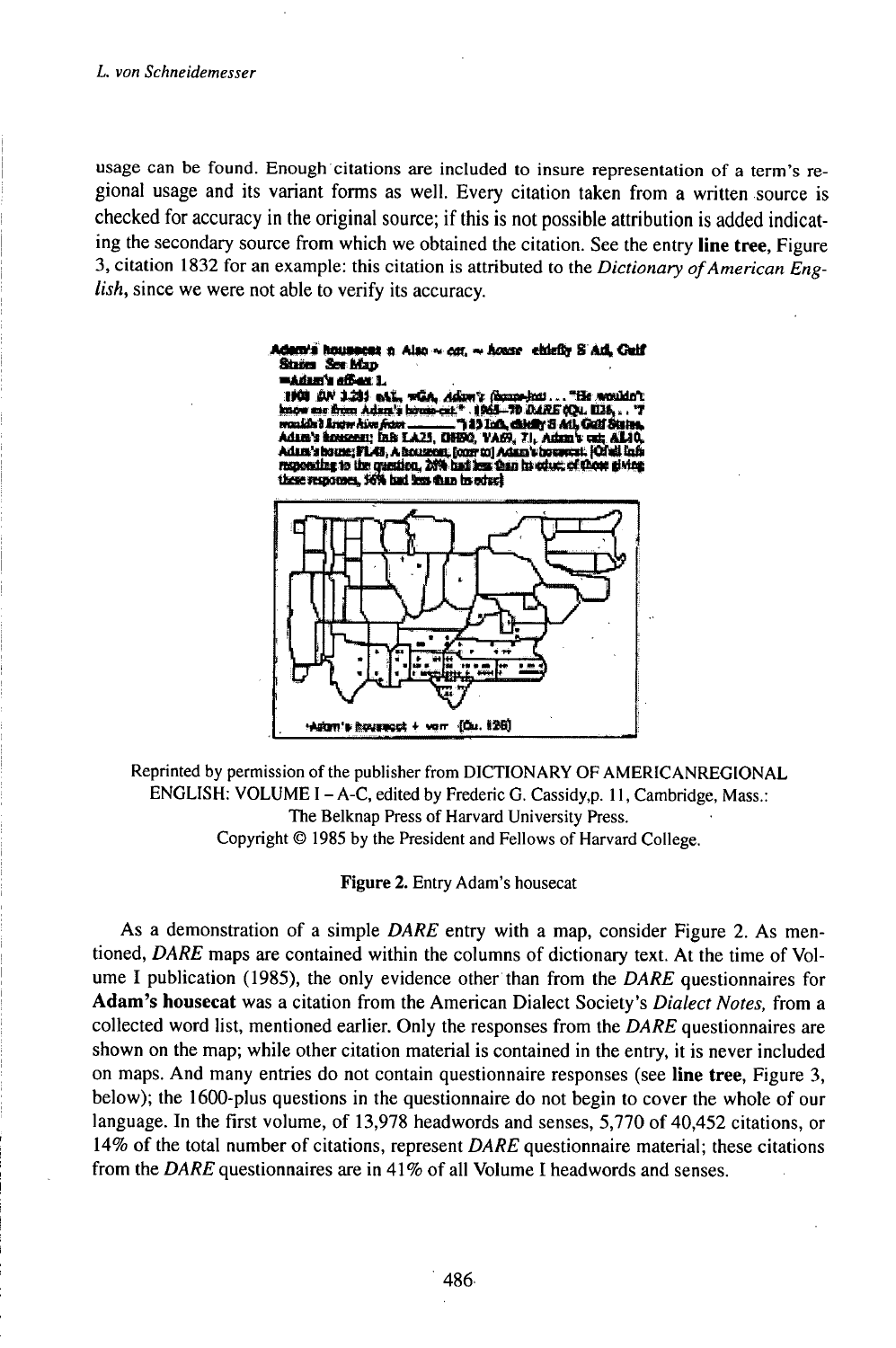The Adam's housecat entry demonstrates other DARE features: all known spellings and variants are included (here, *Adam's cat* and *Adam's house*); definitions may be stated in terms of other entries to show synonymous terms (here, =Adam's off-ox 1 as definition); many of the entries, as is this one, are based mainly on oral evidence; and DARE can show significant statistics or absolute numbers of usage in its citations not only for amount of formal education of informants as in this entry, but also for gender, race, size of community, and age. Here it is noted in the DARE citation that many more informants than expected with less than high school education used this term.

### **Brio tree** of

A tree serving as a boundary marker or located on a properry Hne.

1743 in 1882 Documents Colonial & Post-Revol. Hist. NJ 6.161, Lett. the Line Trees be markt with Your Netches on two Sides where the Line cutte than. 1832 Louisville Directory 107 (DAE). The practice of blockleg cost the chops on the content and line trees of surveys has been universally adopted. 1899 (1912) Group Mr Poth-Speech 263, Love-tree,... Certain trees standing on the boundaries between tracts of bands over a compact over seasons and help to mask meter and bounds.<br>They are chapped overy three years, and help to mask meter and bounds.<br>They are chapped every three years by "possessioners," appointed by<br>the court. 1917 Keph wherever. These are called "sight trees" or "line trees" (annetimes "fore and aft trees"). 1948 (am leng farty). 1953 McColloch Hoods Roeds ME Lings 164, Line wes-A tree growing procletly on the common land<br>line of two owners. When one owner cate hamber and the other doesn't, the usual prestice is to start at one comer and take every accord like free as it comes. But regretable misakes occur, and many a man has found that his neighbor out off and left no deep frees at all. You can go to law about it. 1976 Ryland Richmand Co. Vd 373, Line-tree-boundary tree kept to mark lines between neighboring proverties

Reprinted by permission of the publisher from DICTIONARY OF AMERICAN REGIONAL ENGLISH: VOLUME 3 – I-O, edited by Frederic G. Cassidy and Joan Houston Hall, Cambridge, Mass.: The Belknap Press of Harvard University Press. Copyright © 1996 by the President and Fellows of Harvard College.

### Figure 3. Entry line tree

An example of the variety of spellings which might occur in an entry headsection is provided at the entry osnaburg "a thick, course fabric, originally made of linen but now usually of cotton," dating back to 1660: listed in the headsection are *ansenberg*, *ausenberg*, aznaburgh, eizenburg, orsanberg, orsenberg, followed by the comment "for addit varr see quots," indicating that there was such a large number of variant spellings that only a selection of them were listed in the headsection; more can be found within the citations. From each of these variants, labeled pronunciation spellings, whether in the headsection or just in the citations, there will be a cross-reference from the spelling back to the actual entry osnaburg, e.g. "ansenberg See osnaburg".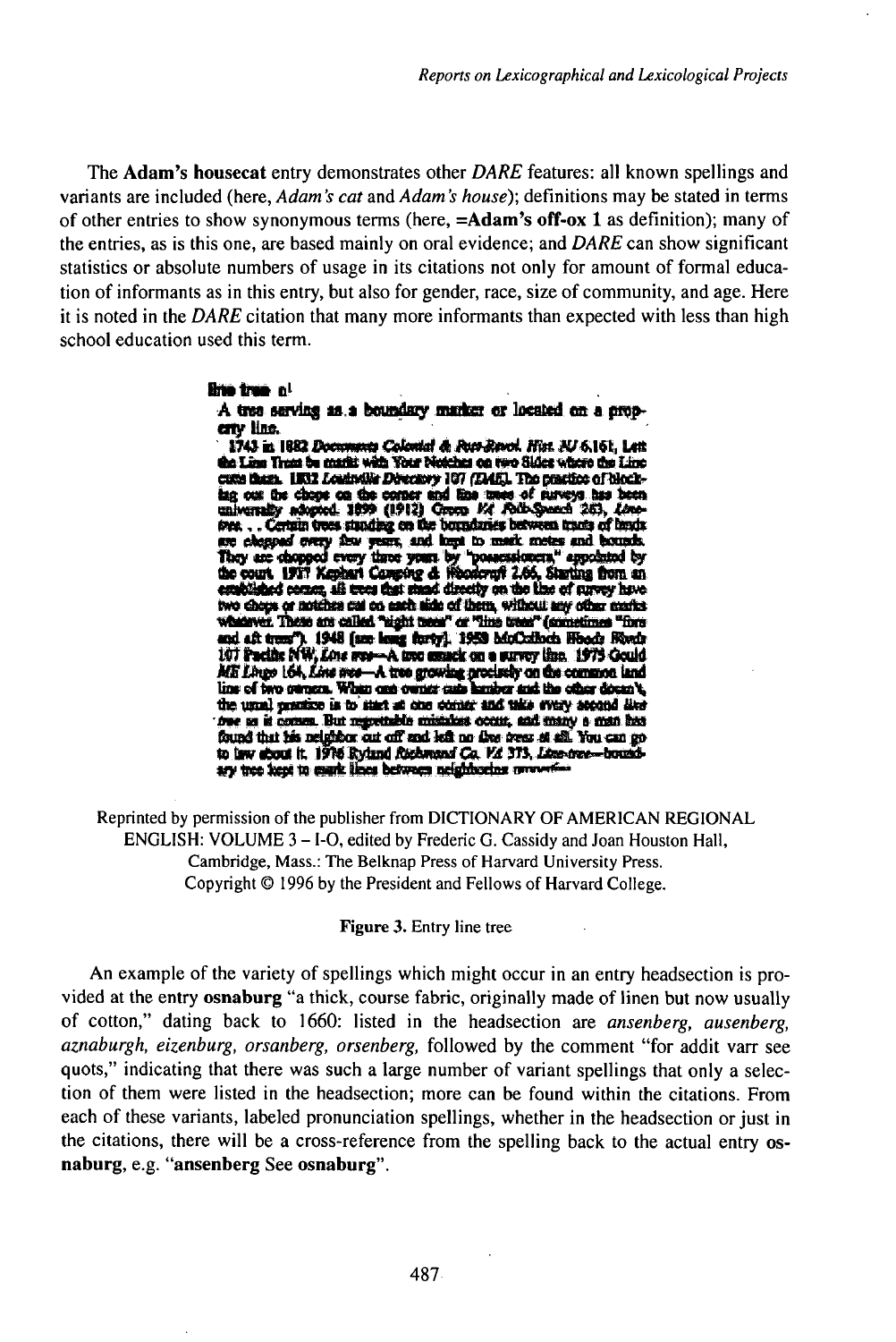Note that in the entry **line tree,** Figure 3 above, from Volume III, there is no *DARE* questionnaire evidence, as mentioned above, nor is there a regional label, yet this is definitely a term which DARE includes, an example of folk usage. Other features of *DARE* can also be seen. There is no etymology; *DARE* includes an etymology in those cases where we can add something beyond the knowledge in other dictionaries, or to draw attention to certain information. If a citation is used for more than one entry it may be referred to instead of repeated, as is the 1948 citation: only the date is listed here; the short-title with the full text ofthe citation is under the entry **long forty.**

# **4 Present and Future**

*DARE's* format or style sheet has changed little in the course of its five text volumes. Its use of computers, on the other hand, has changed dramatically. As mentioned, *DARE* starting in the mid-1960's, the days of large mainframe computers. To focus on but one aspect of production as an example, final copy map output for Volume I was picked up on a continuous roll of paper at the University computing center and cut to size before sending the paper copies to our publisher. For Volumes II and III paper copies of maps were made on an inhouse plotter. For Volume IV maps were created and sent to the publisher as postscript files.

We are now in the process of converting to the ability to edit in an XML environment. Most of the text from the first four volumes has been converted to XML; outstanding is the correction of text elements which converted incorrectly and the addition of certain specs to the DTD to allow for unusual and infrequent format items. The decision was made to continue Volume V editing as it was done for Volume IV, since entries, even ones from the same section of the alphabet, are at many different stages of editing, due to natural science entries and general entries being assigned to "science" and "general" editors, and to the procedures, involving several staff members, which have been developed for the flow of entries.

But not just our use of computer technology to produce text has changed; the world of technology and all it has to offer us has also been revolutionized in the last several years. We undertook a pilot project in 2004 to see what the benefits would be of making use of the many websites of digitized books, magazines, newspapers, and other sources which have sprung up. Twenty-eight terms from Volume I were searched by two students on a dozen websites; antedates were found for fifteen (54%), mostly ranging from ten to sixty years earlier, with the most extreme update being 114 years earlier; and postdates were found for twenty  $(71\%)$ , thus greatly expanding the history of these words and phrases and helping define regionality and extent and frequency of usage. Such websites as Newspaperarchive, Google, LexisNexis, ProQuest, and both the Cornell University and the University of Michigan Making of America sites can provide us with a wealth of citations. (For further information see Hall and von Schneidemesser forthcoming, and von Schneidemesser 2006.) The abundance of additional information obtained was so rich that we felt compelled to carry out such searching for entries already edited for Volume V. We now have a half-time project assistant, a graduate student in English, who is doing this. It must be added that this is a very time-consuming undertaking. While the editors now routinely search some of these sites in the course of editing, there is simply no slack, not enough time, for them to go back to al